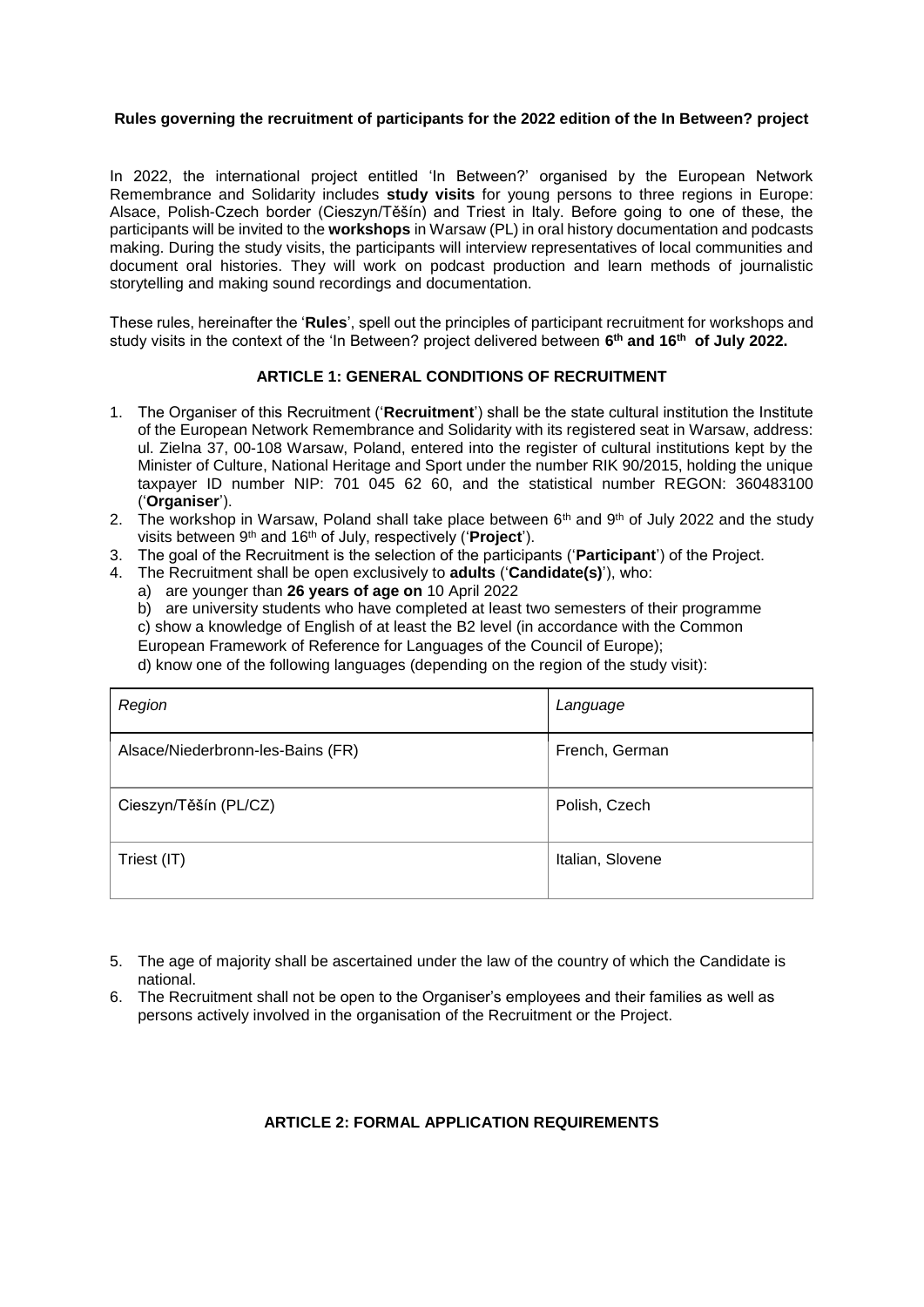- 1. The Candidates shall apply to be considered in the Recruitment ("**Application**") by means of an electronic form available on the In Between? webpage [www.enrs.eu/inbetween](http://www.enrs.eu/inbetween) **by 24th of April 2022.**
- 2. The Application shall include a correctly completed Project application form, also including a declaration to ascertain that once qualified for the Project, the Candidates shall conclude the agreement specified in Article  $4(2)$ .
- 3. A single Candidate may submit a single Application only.
- 4. Participants of former editions of the In Between? project are not eligible to apply.
- 5. The Application must be submitted in English.

#### **ARTICLE 3: RECRUITMENT PROCESS**

1. The Recruitment for the 2022 edition shall be executed in two stages:

a) Stage One shall consist in the evaluation of the Applications by the Selection Team. That stage shall result in a list of at least 30 Participants qualifying for Stage Two; however, the Organiser may limit the number of Participants in case of e.g. an insufficient number of Candidates or due to other reasons;

b) Stage Two shall consist in an interview conducted over the Zoom communicator or similar to verify such aspects as the Candidate's motivation, his/her research interests, knowledge of history as well as English and/or the other foreign language(s) declared by the Candidate in the application form. The interviews shall be conducted by members of the Selection Team.

- 2. The Organiser shall reject Applications which:
- a) contradict the Rules;
- b) violate social mores, in particular those offensive, vulgar, obscene, falsifying the historical truth, etc;
- c) breach legislation in force, in particular copyright and derivative rights or the right of publicity.
	- 3. The Selection Team shall consist of the Organiser's staff. The Team shall be chaired by an Organiser's staff member nominated by the Organiser.
	- 4. The Selection Team shall assess the Applications submitted in the Recruitment process. The Selection Team shall assess the following aspects and on the basis of the following criteria:

| Criterion | Aspect description | Weight | Number<br>of points |
|-----------|--------------------|--------|---------------------|
|-----------|--------------------|--------|---------------------|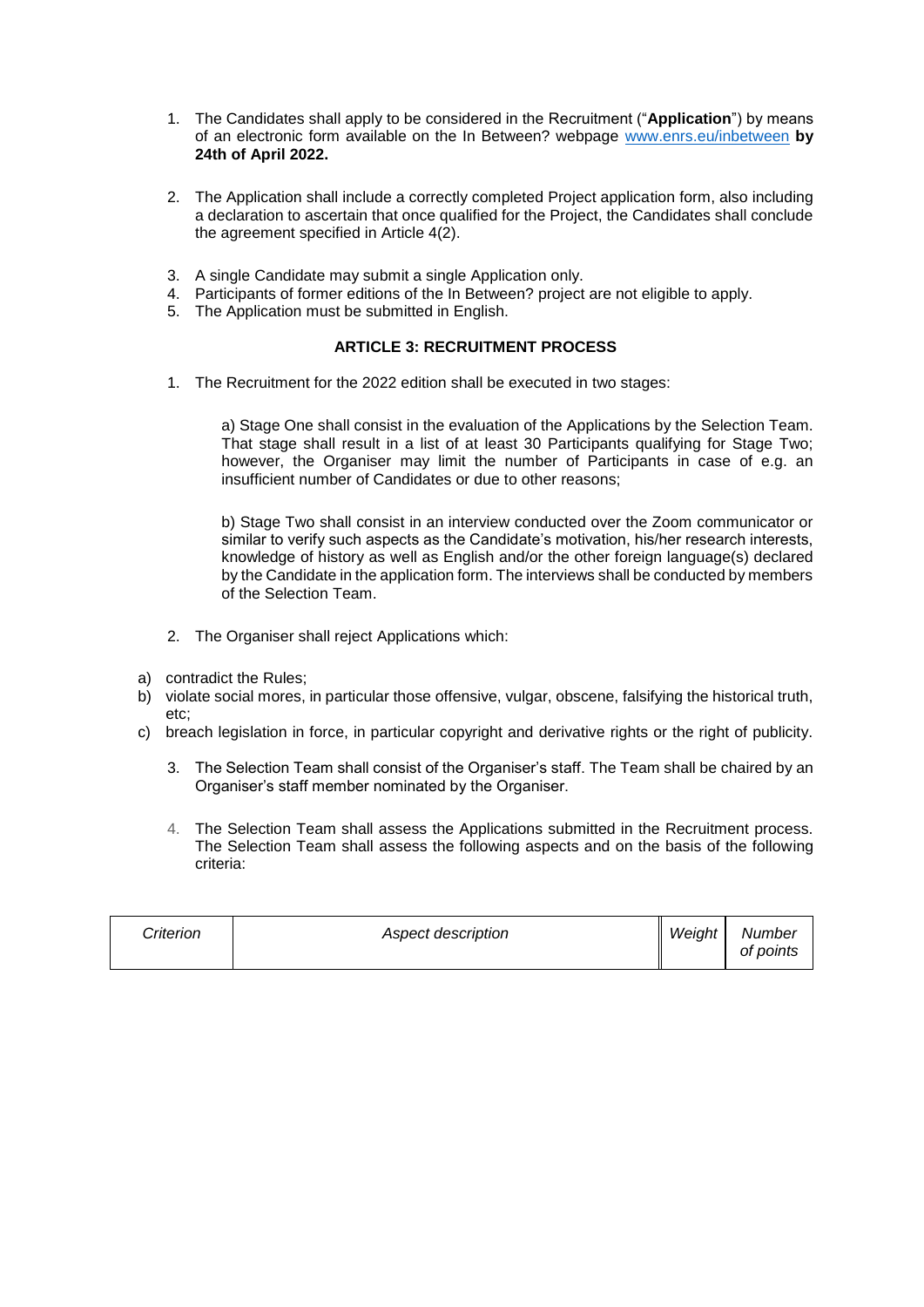| Motivation                  | Assessment of how much the goals of the Project<br>match the interests, expectations and personal<br>development plans of the Candidate<br>§ What are the sources motivating the Candidate to<br>participate in the Project?<br>§ What are the sources motivating the Candidate to select<br>this particular region?<br>§ To what degree is the Candidate's willingness to take part<br>in the Project linked to his/her research and personal<br>interests?<br>§ Would the Candidate like to use the experience of his/her<br>participation in the Project in further personal, scientific<br>and/or artistic development?<br>§ If so, how?<br>§ What would the Candidate like to contribute to the<br>Project? | 4              | $0 - 4$ |
|-----------------------------|------------------------------------------------------------------------------------------------------------------------------------------------------------------------------------------------------------------------------------------------------------------------------------------------------------------------------------------------------------------------------------------------------------------------------------------------------------------------------------------------------------------------------------------------------------------------------------------------------------------------------------------------------------------------------------------------------------------|----------------|---------|
| Knowledge and<br>experience | Assessment of the level of the Candidate's readiness<br>to<br>participate in the Project<br>§ How advanced is the Candidate's theoretical knowledge<br>concerning the historical, cultural and social context of the<br>selected region?<br>§ How advanced is the Candidate's theoretical knowledge<br>concerning doing historical research by means of the oral<br>history method?<br>§ Has the Candidate already participated in historical,<br>anthropological or sociological research projects, with<br>special focus on doing research by means of the oral<br>history method?                                                                                                                             | $\overline{2}$ | $0 - 4$ |
| Technical<br>abilities      | Assessment of the level of the Candidate's readiness<br>to participate in the Project in terms of technical<br>aspects<br>§ How advanced is the Candidate's theoretical knowledge<br>concerning techniques of visual and audiovisual<br>documentation (photography, film, sound recording and<br>processing)?<br>§ Does the Candidate have experience in preparation of<br>visual and/or audiovisual documentation on his/her own?                                                                                                                                                                                                                                                                               | 1              | $0 - 4$ |
| Foreign<br>languages        | Assessment of the number and knowledge of foreign<br>languages<br>§ What is the Candidate's declared level of English?<br>§ What is the Candidate's declared level of one of the<br>foreign languages listed in the table in Article $1(4)(c)$ of the<br>Rules?<br>§ Does the Candidate know more than one of the foreign<br>languages listed in the table in Article 1(4)(c) of the Rules?<br>§ Does the Candidate declare knowledge of other<br>language?<br>§ At what level?                                                                                                                                                                                                                                  | 3              | $0 - 4$ |
|                             | Maximum number of points                                                                                                                                                                                                                                                                                                                                                                                                                                                                                                                                                                                                                                                                                         |                | 44      |

5. The outcome of the Recruitment shall be announced on the website [www.enrs.eu/inbetween,](http://www.inbetween.enrs.eu/) not later than on **31 May 2022.** The Participants shall be additionally notified of the Recruitment outcome by an email sent to the address indicated in the Application.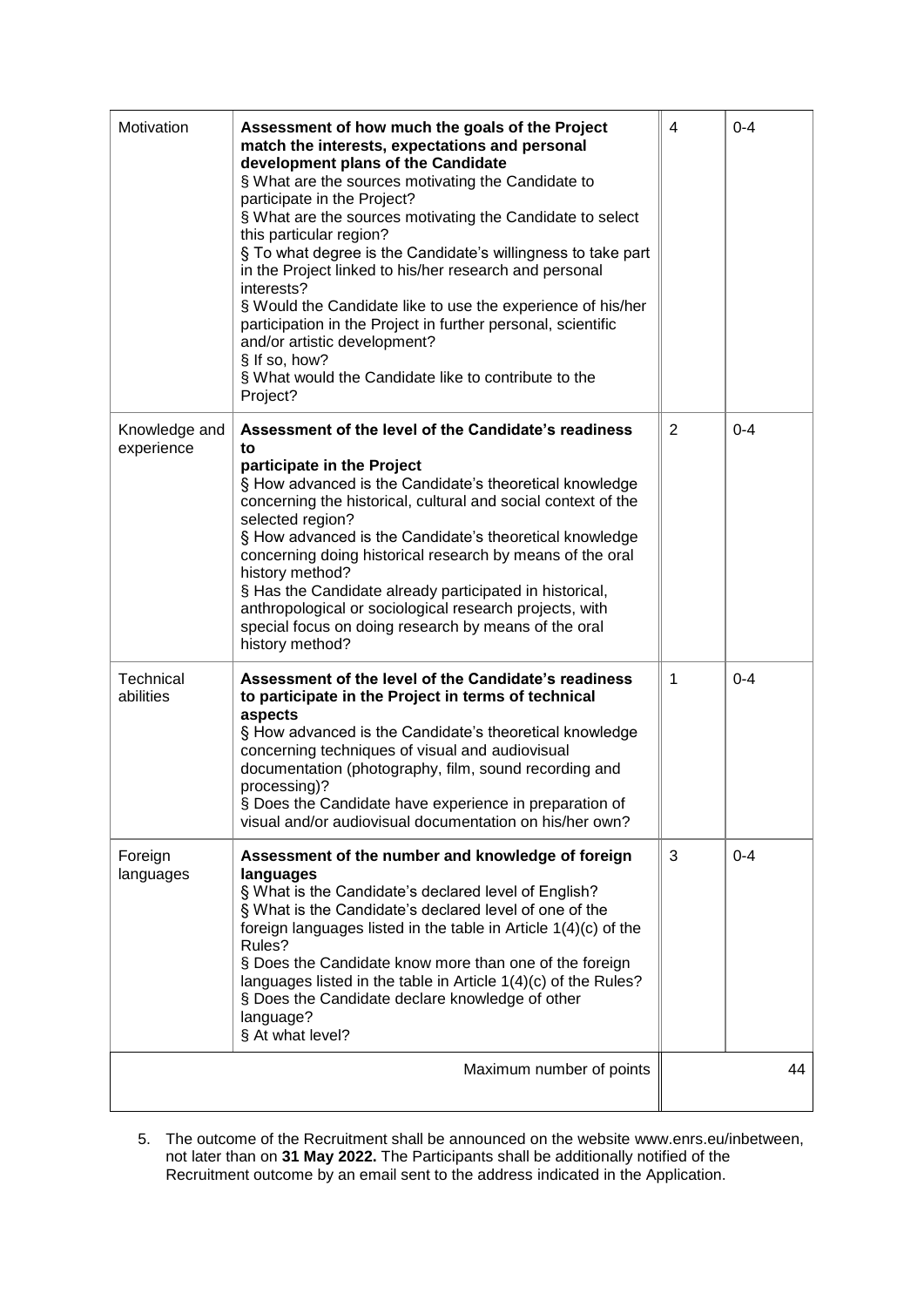- 6. At least seven Participants for each study visit (21 participants of the project) shall be selected from the Project Candidates. However the Organiser may limit the number of Participants in case of e.g. an insufficient number of Candidates or due to other reasons.
- 7. In contentious matters, in particular the equal number of points awarded to more than one Candidate, the opinion of the Chairman of the Selection Team shall be decisive.
- 8. Should any of the Participants be struck off the list or withdraw from Project participation, the Organiser shall indicate Participants from the reserve list following the point-based ranking list drafted by the Selection Team.
- 9. Decisions of the Selection Team shall be final and not subject to an appeal procedure.
- 10. The Participants have understood that submitting the Application shall be tantamount to consenting to the provisions of these Rules and acceptance thereof.
- 11. The Participation in the Project shall cover the entire Project, i.e. both the study visit and the Workshops. The Organiser do not foresee the Participants taking part in one Project part only.
- 12. In case of the Participant's failure to conform to the provisions of the Rules, the Organiser may decide to exclude the Participant from the Project. The Organiser's decision shall be irrevocable.
- 13. In particularly justified cases Organiser may subsidize the Participant's travel to the seminar in Warsaw **and** the return journey from the study visit to the place of residence. The decision about the possibility of subsidy will be taking into consideration after receiving a letter from the candidate with special justification (the decision is final – non-appealable and up to a sole discretion of the Organiser). Organiser informs that it may subsidise travel for up to five persons to the following extent:

| Organiser). Organiser informs that it may subsidise travel for up to live persons to the following extent. |  |                                     |  |  |  |
|------------------------------------------------------------------------------------------------------------|--|-------------------------------------|--|--|--|
| up to 150 PLN, gross (or its                                                                               |  | In case of a distance calculated in |  |  |  |
| equivalent in another currency                                                                             |  | a straight line between the place   |  |  |  |
| as per the exchange rate of the                                                                            |  | of residence to the place of        |  |  |  |
| National Bank of Poland on the                                                                             |  | workshop and place of study visit   |  |  |  |
| travel ticket purchase day)                                                                                |  | to the place of residence from 10   |  |  |  |
|                                                                                                            |  | to 99 km <sup>*</sup>               |  |  |  |
| up to 400 PLN, gross (or its                                                                               |  | In case of a distance calculated in |  |  |  |
| equivalent in another currency                                                                             |  | a straight line between the place   |  |  |  |
| as per the exchange rate of the                                                                            |  | of residence to the place of        |  |  |  |
| National Bank of Poland on the                                                                             |  | workshop and place of study visit   |  |  |  |
| travel ticket purchase day)                                                                                |  | to the place of residence from 100  |  |  |  |
|                                                                                                            |  | to 699 km <sup>*</sup>              |  |  |  |
| up to 700 PLN, gross (or its                                                                               |  | In case of a distance calculated in |  |  |  |
| equivalent in another currency                                                                             |  | a straight line between the place   |  |  |  |
| as per the exchange rate of the                                                                            |  | of residence to the place of        |  |  |  |
| National Bank of Poland on the                                                                             |  | workshop and place of study visit   |  |  |  |
| travel ticket purchase day)                                                                                |  | to the place of residence from 700  |  |  |  |
|                                                                                                            |  | km to 1,199 km <sup>*</sup>         |  |  |  |
|                                                                                                            |  |                                     |  |  |  |

\*in accordance with the distance calculator available at [http://ec.europa.eu/programmes/erasmus](http://ec.europa.eu/programmes/erasmus-plus/resources_en#tab-1-4)[plus/resources\\_en#tab-1-4](http://ec.europa.eu/programmes/erasmus-plus/resources_en#tab-1-4)

In the event Participant's travel costs are subsidized by Organizer under §3 section 13 of the Regulations, the Participant undertakes to submit, within the deadline specified in the Agreement, the documents necessary for the Organizer to reimburse the participant's account of the travel costs referred to in §3 section 13 of the Regulations, under pain of refusal to cover of these costs.

# **ARTICLE 4: PARTICIPANT'S OBLIGATIONS**

- 1. In the course of the Project, the Participant shall be obliged to creatively perform his/her tasks discussed during the Workshops and take part in the production of a podcast documenting the special experiences during the study visit.
- 2. The Organiser shall conclude a separate agreement with each of the Participants, with the following commitments on the part of the Participant:
	- a) to fully participate in the Project, i.e. in the workshop, the study visit, as well as to conform to the Organiser's recommendations and all safety and security rules over the duration of Project;
	- b) to cover the costs of the Participant's insurance against personal accidents and medical treatment costs, for the duration of the Project in the place(s) where it is carried out;
	- c) to grant the Organiser, free of charge and without any temporal or territorial restrictions, a non-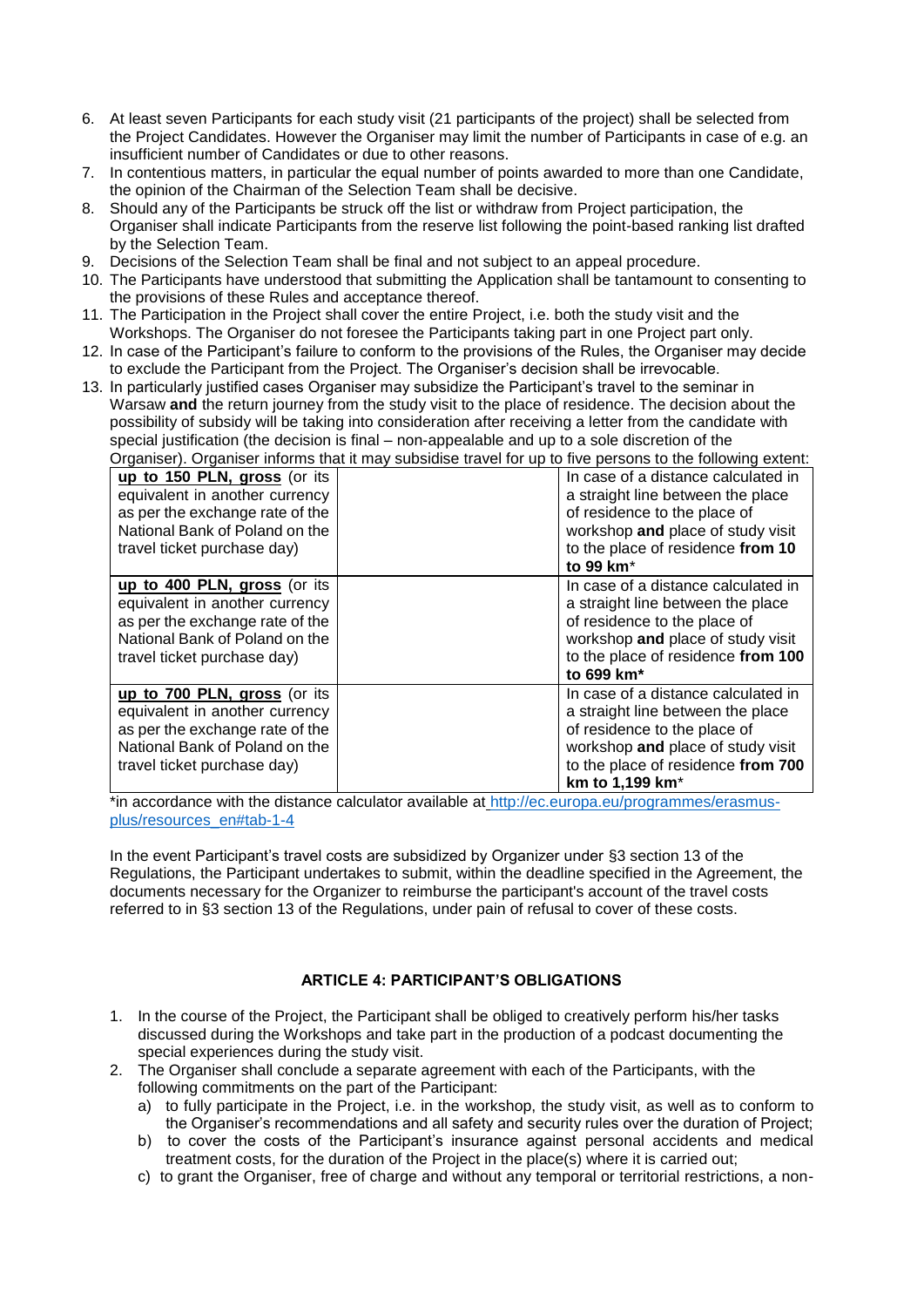exclusive license to use the photographs authored by the Participant created as part of Project delivery referred to under para. 1 above and to transfer, free of charge, the entirety of the author's economic rights and derivative rights, including the rights to execute derivative rights, to all other of the works authored by the Participant created as part of Project, including audio registration recorded for the purpose of production of a podcast documenting the Project in all possible fields of exploitation, including those that for technological reasons do not exist at the time of the conclusion of the agreement, in particular in order for the Organiser to be able to use it for its statutory activity, marketing purposes, promoting the Project, use it in other materials etc., and

d) to grant, free of charge, the Participant's consent to dissemination of his/her image recorded in the context of Project delivery, with no temporal or territorial restrictions, for the purposes of the organisation and promotion of the Project.

# **ARTICLE 5: FINANCIAL MATTERS**

- 1. The Organiser shall cover the costs of the Participants' accommodation and catering (breakfast, lunch and dinner) during the delivery of the Project;
- 2. The Organiser shall not, however, cover the costs of the Participant's travel from his/her place of residence to the location of the workshop (Warsaw, PL) which shall be borne by him/her at his/her own expense and risk. The Organiser does not cover the costs of Participant's travel from the place of study visit to his/her place of residence after the end of the project.
- 3. The Organiser shall cover the cost of the Participant's travel from the workshop in Warsaw to the place of the study visit (accordingly: Niederbronn-les-Bains (FR), Cieszyn (PL), Trieste (IT).
- 4. The Participants shall undertake to reach the place of the workshop not later than **on 6 July 2022 at 19:00 hrs**
- 5. The Organiser shall not be held liable for any damage to the property or person of the Participant, in particular the Organiser shall not be liable for any possible any possible injuries or unfortunate accidents sustained by the Participant or any other accidental events which may occur over the course of Project delivery.
- 6. The Participants shall be obliged to insure themselves, at their own expense, against personal accidents and civil liability as well as medical treatment costs, for the entire period of Project delivery and provide the Organiser with a copy of the relevant policy confirming the fact prior to the start of the Project.

# **ARTICLE 6: PERSONAL DATA**

- 1. The controller of the personal data of each Candidate who has submitted his/her Application for the Recruitment shall be the Organiser, also referred in this Article as the '**Controller**'.
- 2. The personal data of each Candidate who has submitted his/her Application for the Recruitment, including:
	- a. Name and surname,
	- b. E-mail address,
	- c. Date of birth
	- d. Country of orgin
	- e. Phone number
	- f. Home address
	- g. Affiliation (University)
	- h. Education, professional experience, your image obtained during recruitment process and/or recorded in the context of your active participation in the programm and/or the contract, your gender as well as data disclosing your racial or ethnic origin, political views, religious

shall be processed by the Controller pursuant to **Regulation (EU) 2016/679 of the European Parliament and of the Council of 27 April 2016 on the protection of natural persons with regard to the processing of personal data and on the free movement of such data, and repealing Directive 95/46/EC (General Data Protection Regulation**) (OJ L No 119, p. 1) ('**GDPR**') for the purposes of the Recruitment, Project delivery, implementation of these Rules in the remaining scope and the Controller or a third party's direct marketing.

3. You can get in touch with the Controller using the following email address: [office@enrs.eu](mailto:office@enrs.eu) or with the personal data inspector by sending a message to the following email address: [iod@enrs.eu.](mailto:iod@enrs.eu)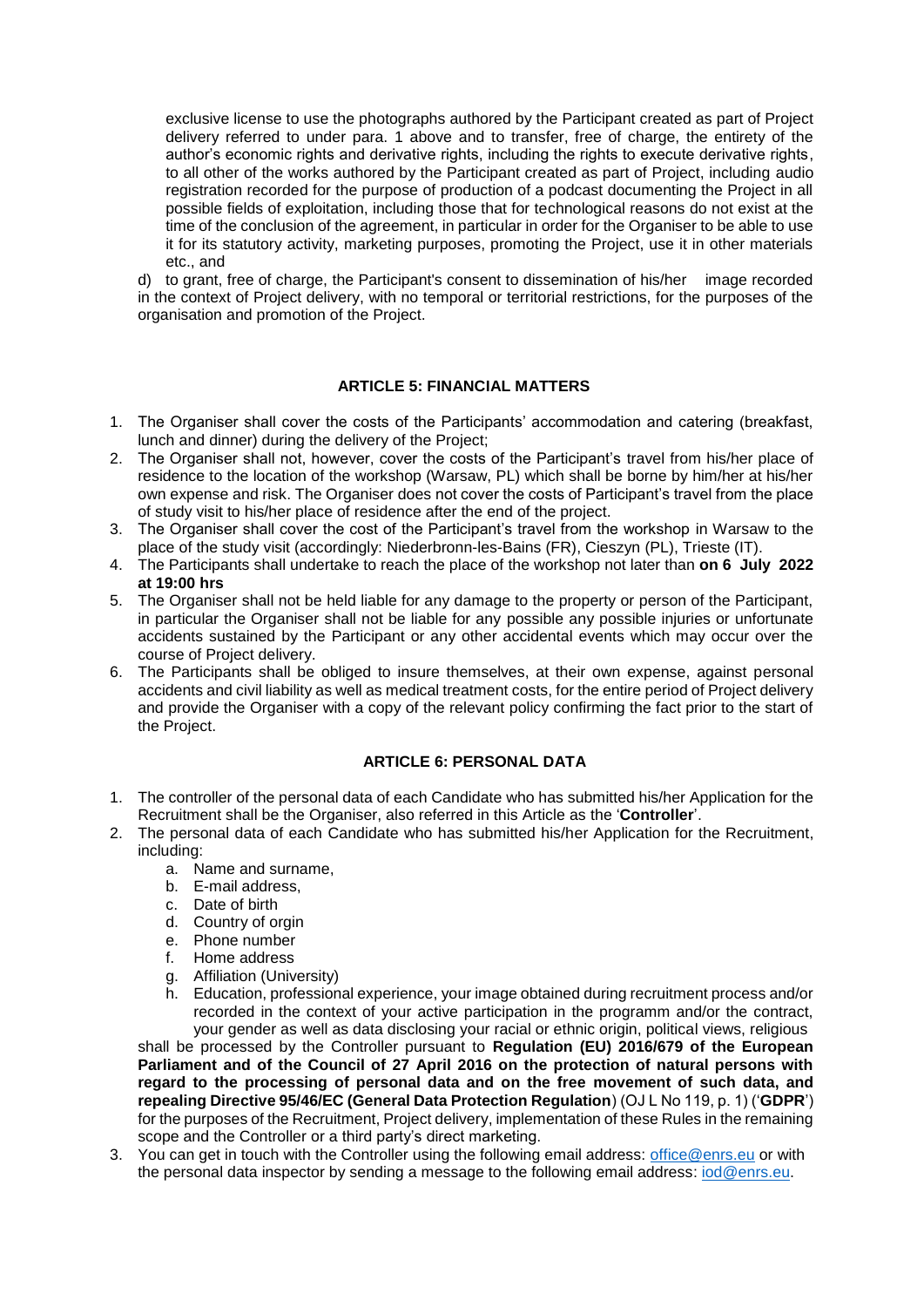- 4. The personal data of each Candidate shall be processed pursuant to Article 6(1)(b) of the GDPR processing is necessary for the performance of a contract to which the data subject is party, which in this case means that the processing of the Candidate's personal data is necessary for the performance of the provisions of these Rules binding for the Candidate. Additionally, the e-mail addresses of the Project Participants shall be processed pursuant to Article  $6(1)(f)$  of the GDPR – processing is necessary for the purposes of the legitimate interests pursued by the controller or by a third party, except where such interests are overridden by the interests or fundamental rights and freedoms of the data subject, which in this case means that the Project Participants' personal data shall be processes for the purposes of direct marketing of the Controller or a third party.
- 5. The personal data of the Candidates shall be received by the following categories of entities: Project partner institutions, insurance companies, tourist agencies cooperating with the Organiser in the context of the Project as well as hotels located where the Project is delivered and carriers involved in transporting the Participants in the context of the Project, members of the Selection Team who are not staff members of the Institute; providers of technical services (including, for instance, telecommunications, hosting, owners of servers and spaces where data are stored, inter alia Google LLC, Zoom Video Communication Inc. and Microsoft.

The Controller may use the ZOOM platform to conduct reviews with the Candidates, provided by an entity from the United States of America, Zoom Video Communications Inc. As a consequence, your personal data are going to be transferred outside of the European Economic Area in the scope of the service rendered by the provider of the ZOOM platform. The appropriate level of data protection is guaranteed by the Zoom Video Communications, Inc. having entered the EU-USA Privacy Shield programme as well as a contract featuring standard clauses. The ZOOM platform has its own privacy policy, which you can read at: https://zoom.us/privacy.

Using services offered by Google, including the YouTube service (in compliance with the definition below), the Controller intends to transmit your personal data to the company Google LLC of Delaware seated at Amphitheatre Parkway nr 1600, Mountain View, 7. California 94043, USA ('**Google**'), which may process them (including transmission and storage) also outside of the European Economic Area (EEA), including the United States of America and other countries where Google or its partners has/have relevant infrastructure.

The Controller, by using the services offered by Microsoft, intends to transfer personal data to the company Microsoft Ireland Operations Limited One Microsoft Place South County Business Park Leopardstown Dublin 18, Ireland (hereinafter "**Microsoft**"), which may process (including transmitting, storing) data also outside the European Economic Area (EEA), including the United States of America and in other countries where Microsoft or its partners have the appropriate infrastructure.

By decision 2016/1250, the European Commission stated that the United States of America ensures an adequate level of protection of personal data transferred from the Union to entities in the United States under the EU-US Privacy Shield. To ensure security, contracts with Microsoft also use standard contractual clauses approved by the European Commission. At the same time, Microsoft ensures that when processing personal data, it always applies appropriate safeguards. More details on this subject at:

https://privacy.microsoft.com/pl-pl/privacy

- 6. The personal data of the Candidates not recruited for the Project shall be processed as of their submission of the Application until not later than 16 July 2022 (inclusive) – for the purposes of the Recruitment. The personal data of the Candidates recruited for the Project shall be processed as of their submission of the Application until not later than 31 December 2022 – for the purposes of Project delivery and matters related to the Project, and for the purposes of direct marketing – until the Candidate has expressed opposition against the processing of his/her data for that purpose.
- 7. The Candidate shall have the right to request from the Controller to get access to personal data concerning him/her, to have them rectified, erased or their processing restricted as well as the right to data portability.
- 8. The Candidate whose personal data are processed for the purposes of direct marketing shall also have the right to oppose, at any time, the processing of personal data concerning him/her for the purposes of such marketing, including profiling, insofar as the processing involves direct marketing.
- 9. The Candidate shall have the right to lodge a complaint with the President of the Office for Personal Data Protection (Polish: Prezes Urzędu Ochrony Danych Osobowych), should he/she find that the processing of his/her personal data infringes on the provisions of the GDPR.